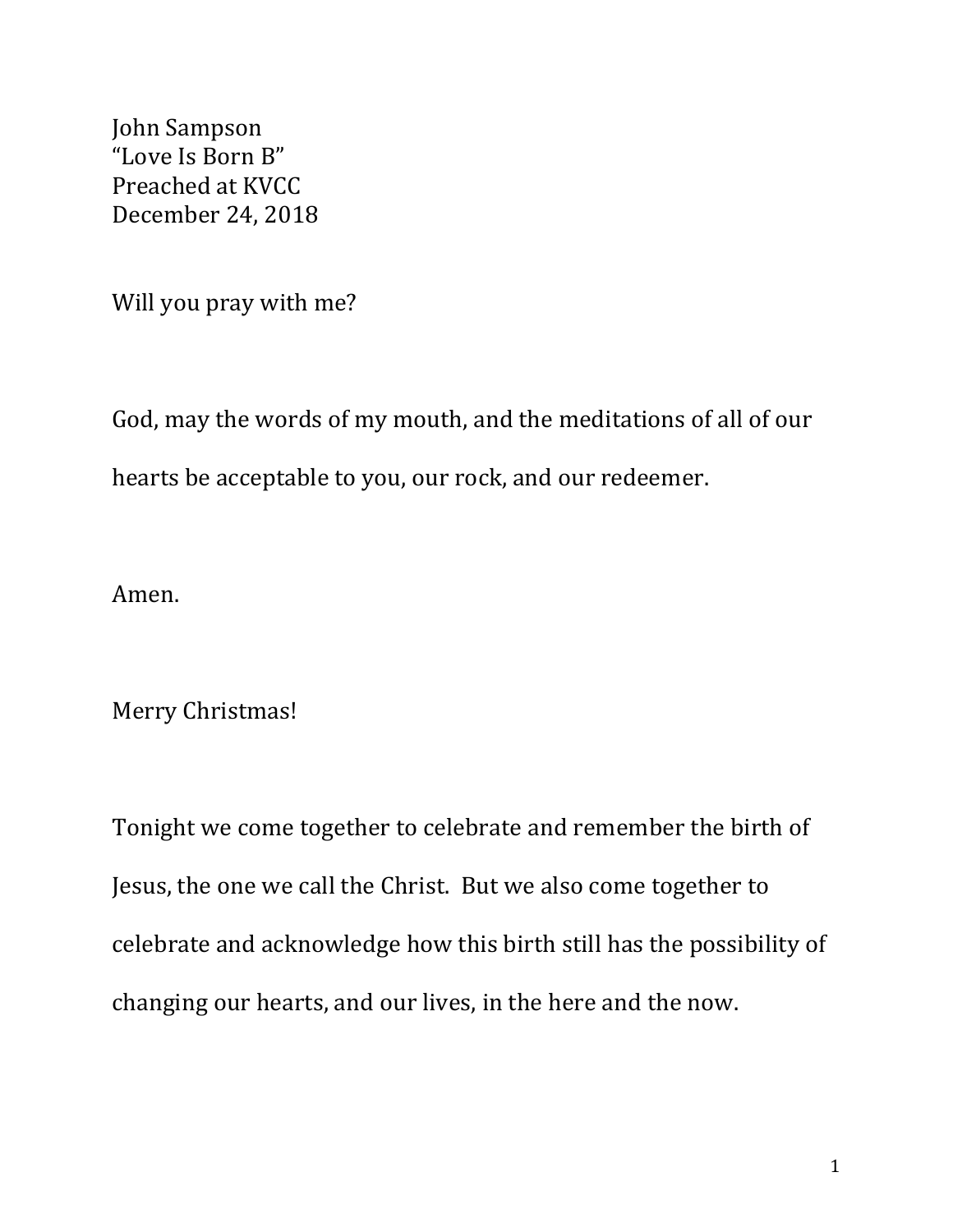When Jesus is older he will tell us a parable of a mustard seed, the smallest of all seeds, that grows to become an enormous tree, and all the birds come to live and nest in its branches.

Isn't this also the story of Christmas?

It starts out small and seemingly insignificant.

It starts out far away from the centers of power, far from the palaces of Rome, out on the edges of the empire, in a town called Bethlehem. It starts out in a place just like Keene Valley, a small town in a rural part of the country.

And its main characters are two ordinary people named Mary and Joseph. Joseph is a carpenter, a tradesman. Mary is his soon to be bride, who is very, very pregnant. They're not rich; they're not overly educated; and they don't even have any relatives who are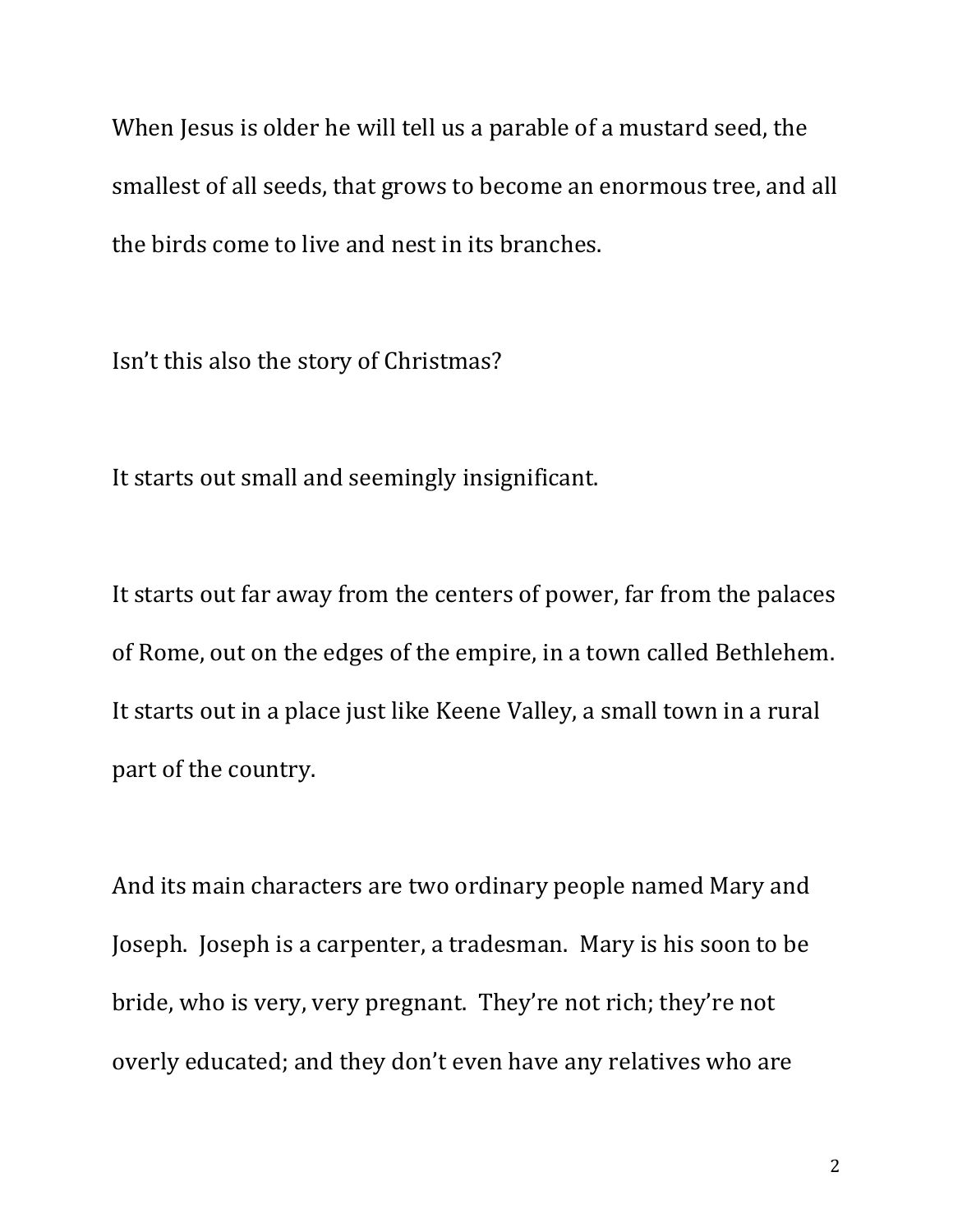powerful or politically connected. Mary and Joseph are like many of us here tonight.

But it's within the unremarkable space of Bethlehem, and within the ordinary lives of Mary and Joseph, that God chooses to make her presence known to their world. And it is within our ordinary lives, and within our ordinary hearts, that God wishes to make her presence known again to our world, on this night.

Because God takes the seed of Mary and Joseph's lives and plants it within the rich soil of her love, and something sprouts, and begins to grow. Jesus, Emmanuel, God with us, is born right there, in an out of the way place, in a broken barn, to two unremarkable people.

And our spiritual ancestors tell us how this seed that starts out so small, so ordinary, will grow into a great tree, a tree that will shelter all of God's children.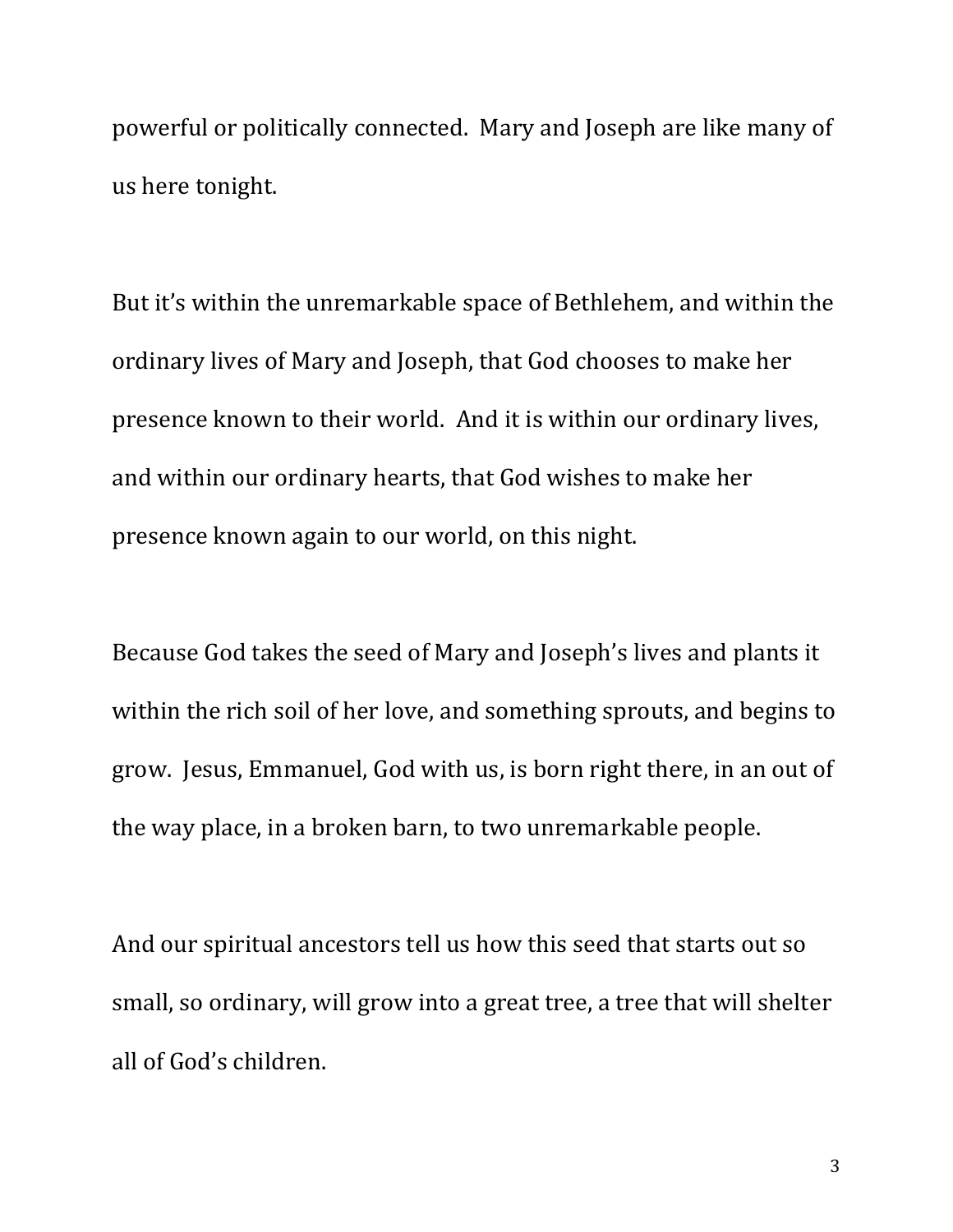Because Jesus will grow to become our greatest teacher. He won't teach us about mathematics, or physics, or philosophy, or politics.

He will teach us about love.

He will teach us about the mechanics of God's love for her children. He will teach us about the geometry of our hearts, and the hearts of our neighbors. He will teach us about the limits of love, how love breaks, how love heals, and how love can be resurrected even after all hope is lost.

He will teach us with his words, and his stories, by the way he lives his life, and by the way he dies.

He will offer us nothing less than the salvation that only love can deliver.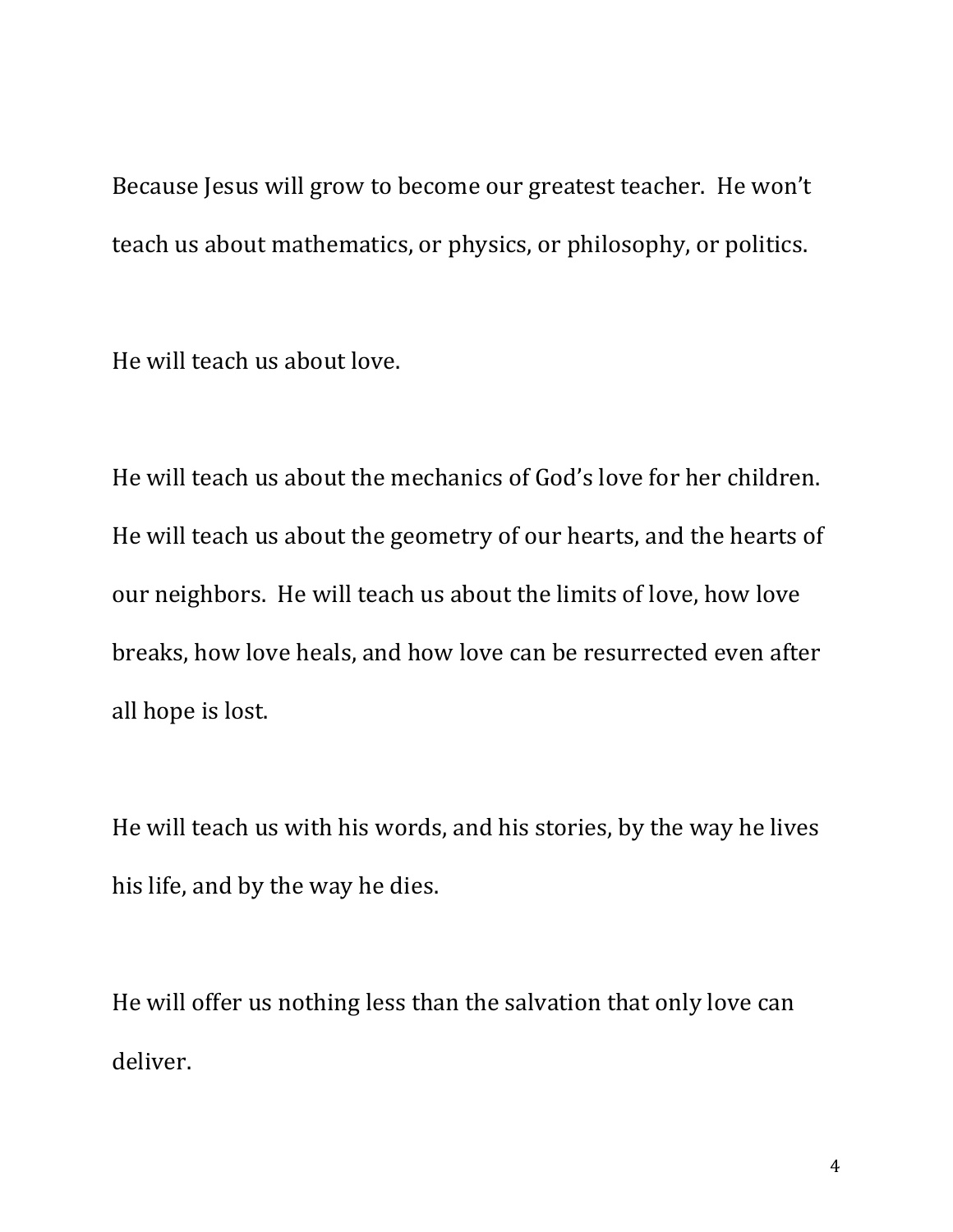Tonight we celebrate the birth of Jesus because out of an ordinary and unremarkable seed, out of an ordinary and unremarkable birth, the great revelation of love is born. Out of the smallest seed, grows the strongest and most nourishing of all trees. And Jesus will invite all of us to come and live in love's branches, and learn from its healing leaves.

We celebrate Christmas because we remember the birth of our great teacher Jesus. But Christmas isn't only a story of something that happened long ago, in a galaxy far, far away. It is also a holy moment that reveals the sacred possibility of today.

Keene is like Bethlehem not just because it's a small town in a rural area far from the centers of power of New York City, and Washington, DC. Our town is like Bethlehem because it can be the site where love is born in our world.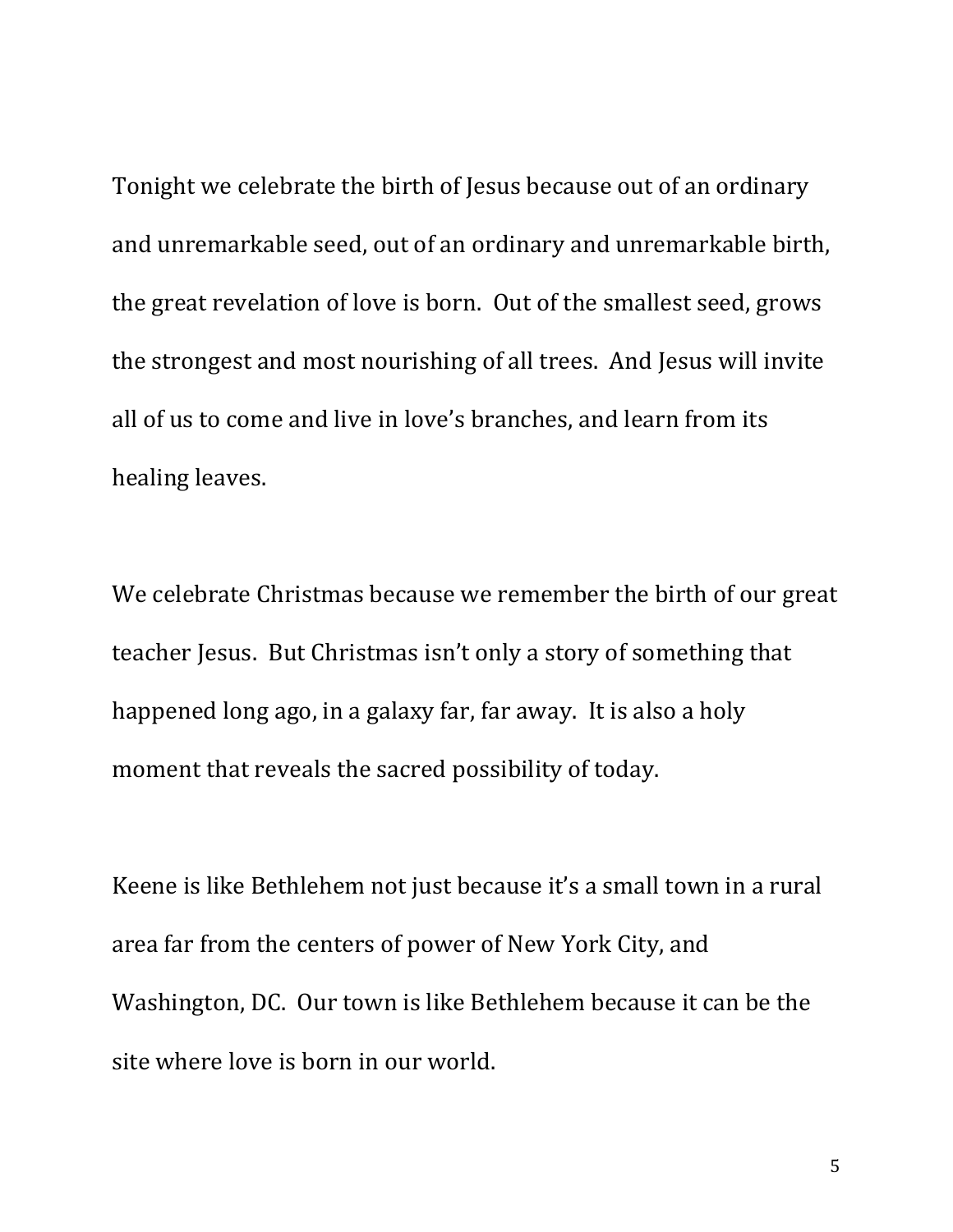We are like Mary and Joseph not because we may be ordinary and regular people, but because we can birth holy love right in our own lives, right in our own hearts.

Because God's love for all her children, and for the world itself, wants and needs to be born over and over again, across all time, and across all space.

We celebrate Christmas in the darkest part of the year, and at the darkest part of the day because we live within a time of darkness. We live in a time of national and global division and of disunity, we live in a time of personal addiction and illness, we live a time of environmental collapse. We live in a time when the love of our neighbors, and ourselves and our world seems like it is slipping away.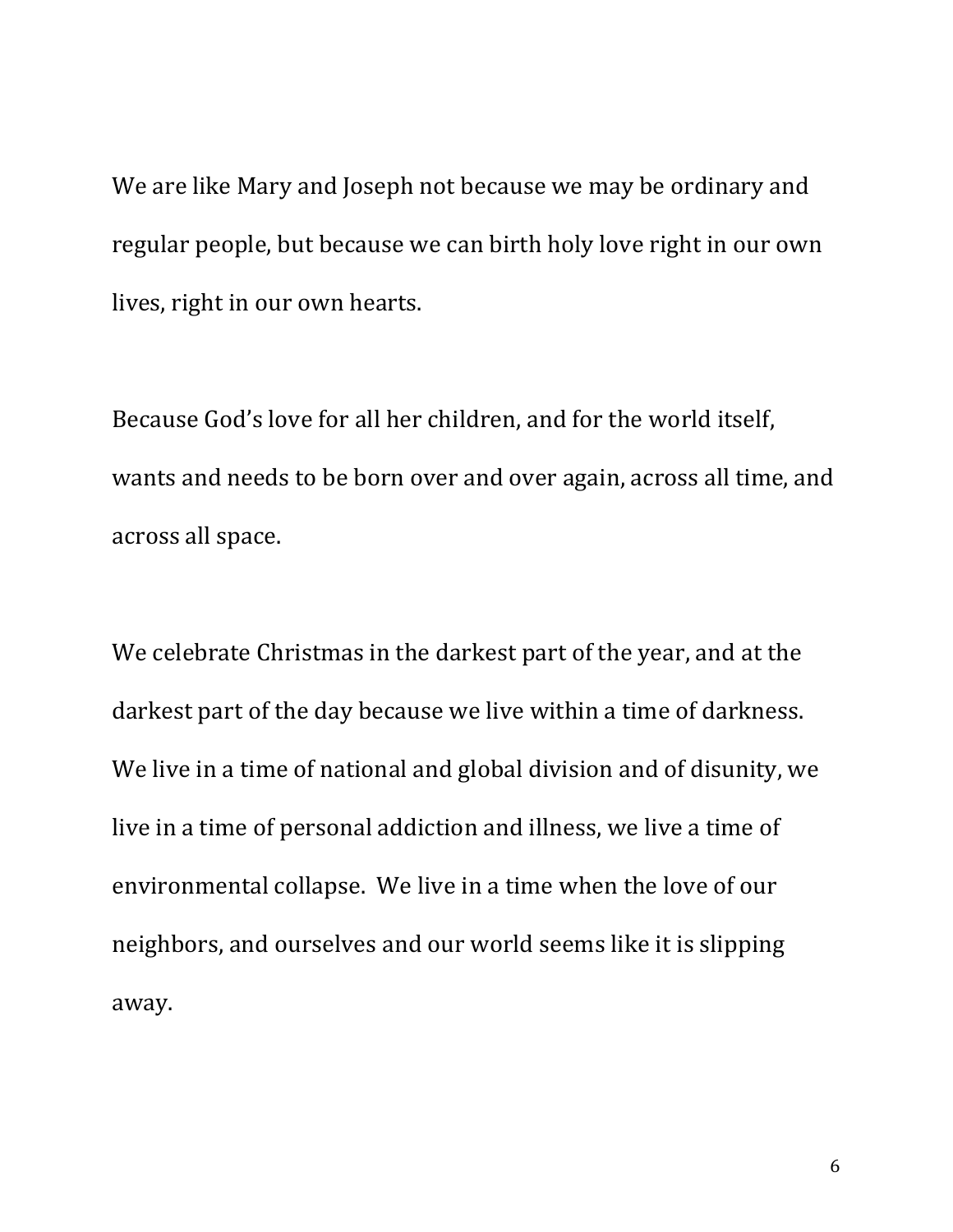But in this darkness we hear the words:

Merry Christmas!

Alleluia!

The Christ is born!

These are words of love, and of promise. They tell us that the darkness that surrounds us does not have ultimate power. And these words are calling us not simply to remember events of long ago, but also to participate in God's plan right here and right now. They are asking us to plant the small seed of love again within the soil of our hearts, within the soil of our world. Because our world needs our love so desperately. Because our world so critically needs to come out of the darkness that surrounds it.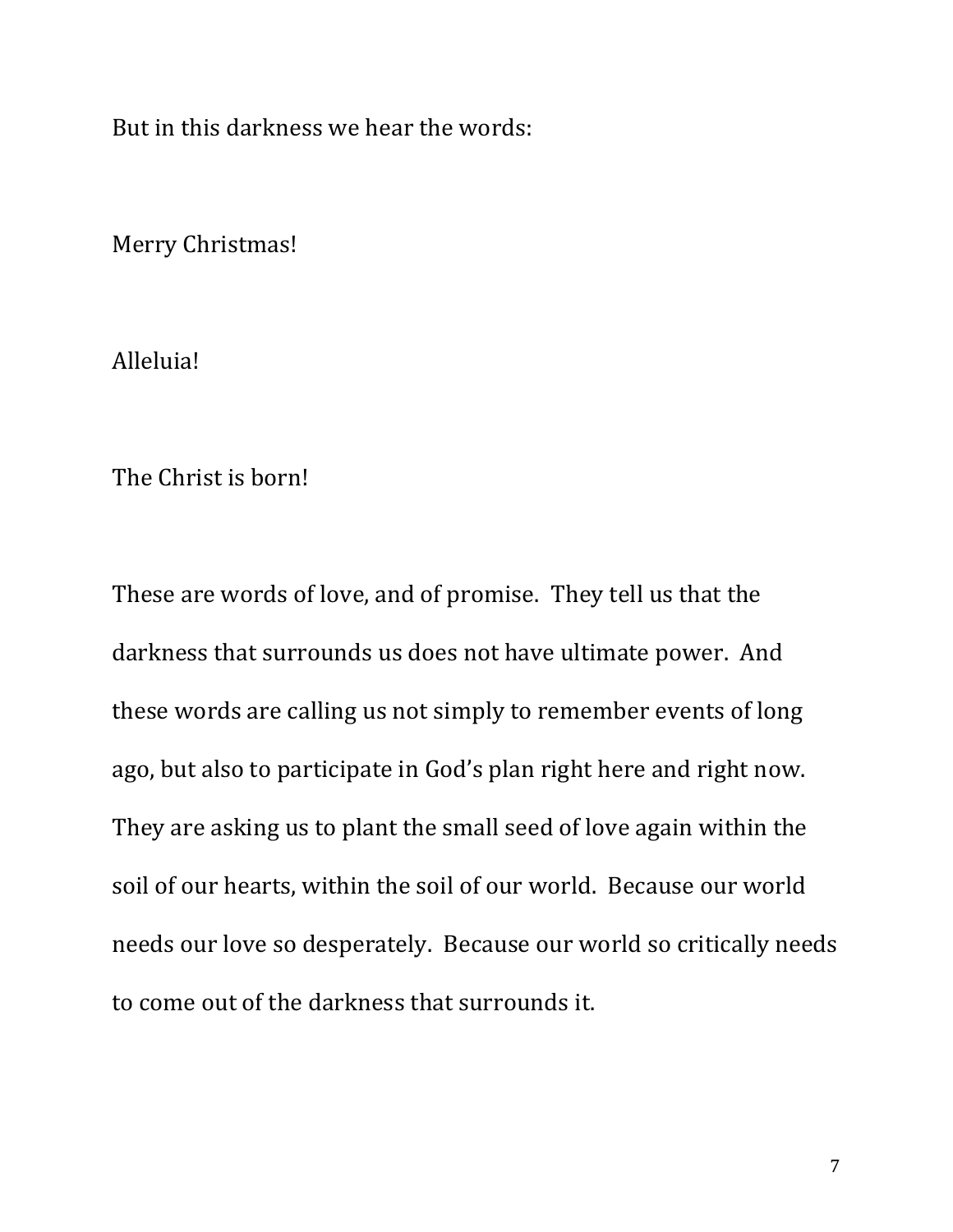On this Christmas Eve, when we remember how the story of the birth of the Christ begins small and quietly, it is my prayer that we all open our hearts to love, that we will invite love to be born among us this night and in this darkness, that we will leave this place with hymns of love on our lips, and that we will commit to sharing love with all of those we meet today, and tomorrow and always.

In this way the love that starts small and unremarkably tonight will grow tall and strong, and become a tree whose branches will be a place of safety and refuge for all of God's children.

Merry Christmas!

Alleluia!

The Christ is born!